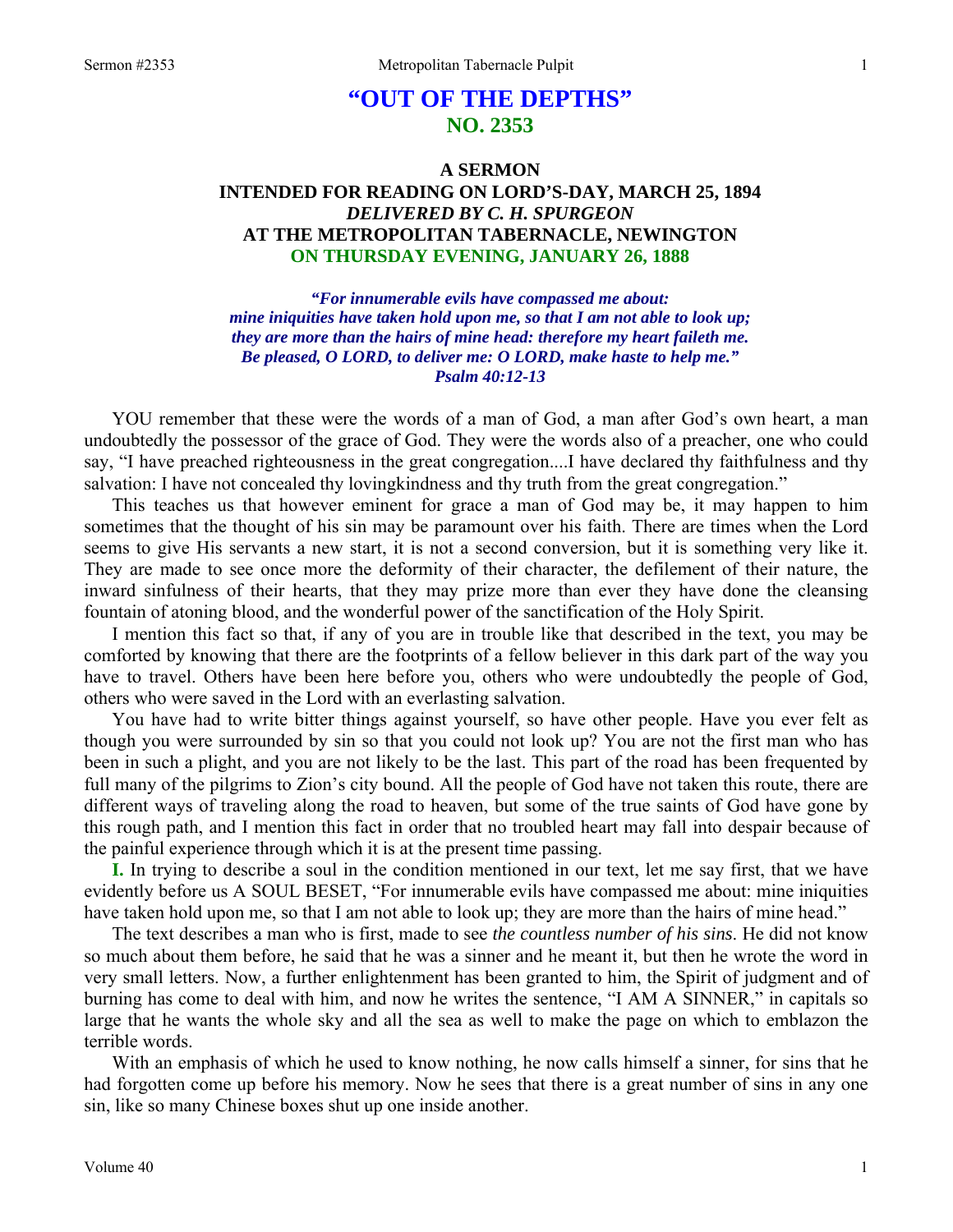Moreover, things which he formerly did not recognize as sins he now perceives to be among the deadliest of transgressions. He realizes that the imagination of evil is sin, that sin is any want of conformity to the perfection of God. Now he seems as if he swarms with sins, and yet, a short while ago he thought himself clean and pure in the sight of God.

It is wonderful what a ray of light will do, the sun suddenly shines into a room, and the whole air seems full of innumerable specks of dust dancing up and down in the sunbeam. The light does not make the room full of dust, it only shows you what was always there, but which you did not see until the sun shone in, and if a beam of God's true light were to shine into some of your hearts, you would think very differently of yourselves from what you have ever done.

I question whether any one among us could bear to see himself as God sees him. I think it is highly probable that if any man were to see his own heart as it really is, he would go mad, it would be a sight too dreadful for an awakened conscience and a sensitive reason to endure.

And when the Lord does come to any of His servants, and reveals sin in its true character, unless there is a corresponding revelation of the cleansing blood, it puts a man into a very dreadful condition of mind. He says that his sins are more than the hairs of his head, he feels that that is a very poor comparison, so he says they are innumerable, they cannot be counted. In the process of trying to count them, we would have sinned again I know not how many times, sinned in our judgments about our sins, our thoughts about our sins would only increase the number of them.

Now, this is no morbid feeling of a perverted brain, it is a true and strictly accurate statement of a sad fact. It is not possible for any of us to think too badly of ourselves as we really are in the sight of God. Comfort does not come by trying to lessen our sense of sin, it comes in a much better and more effectual way, as I will presently try to show you.

This man then, is troubled by the number of his sins. He also seems to be greatly perplexed by *a sort of omnipresence of sin,* for he says, "Innumerable evils have compassed me about." He looks that way and says, "Surely there is a gap there, I have not sinned in that direction." But no, there are sins in that quarter. He turns sharply round, and he looks this way and says, "Perhaps I shall find a lane there, through which I may escape, I hope I have not sinned in that way," but when he steadily looks, he finds that he has sinned there too. These innumerable evils have compassed him about.

David said of his enemies, "They compassed me about like bees." They were all around him. When a swarm of bees gets about a man, they are above, beneath, around, everywhere stinging, every one stinging, until he seems to be stung in every part of his body. So, when conscience wakes up the whole hive of our sins, we find ourselves compassed about with innumerable evils, sins at the board and sins on the bed, sins at the task and sins in the pew, sins in the street and sins in the shop, sins on land and sins at sea, sins of body, soul, and spirit, sins of eye, of lip, of hand, of foot, sins everywhere, every way sins.

It is a horrible discovery when it seems to a man as if sin had become well-nigh as omnipresent with him as God is. It cannot be actually so, for sin cannot be everywhere as God is, but it is hard to say where sin is not when once conscience is awake to see it. Our whole life, from our first responsible moment even until now, appears defiled. There are sins even in our holy things, only half the heart is laid upon God's altar, and the sacramental bread itself is defiled as it passes into our mouth. Oh, it is dreadful when the heart is awakened to see that it is even so! "Innumerable evils have compassed me about."

But that is not all, this man is so beset with sin that *it seems to hold him in a terrible grip*. Read this, "Mine iniquities have taken hold upon me," as though they were so many griffins, or other monsters of the old fables. They come and fix their claws into him, they have taken hold upon him. Did any of you ever feel the grip of a single sin? I hope that you have, for you have never been rightly delivered from it if you have never felt its grasp.

I once knew a young man who had not a true sense of sin, he believed himself to be a sinner, but he never had a real conviction of sin. He was a working man, steady and upright, and he prided himself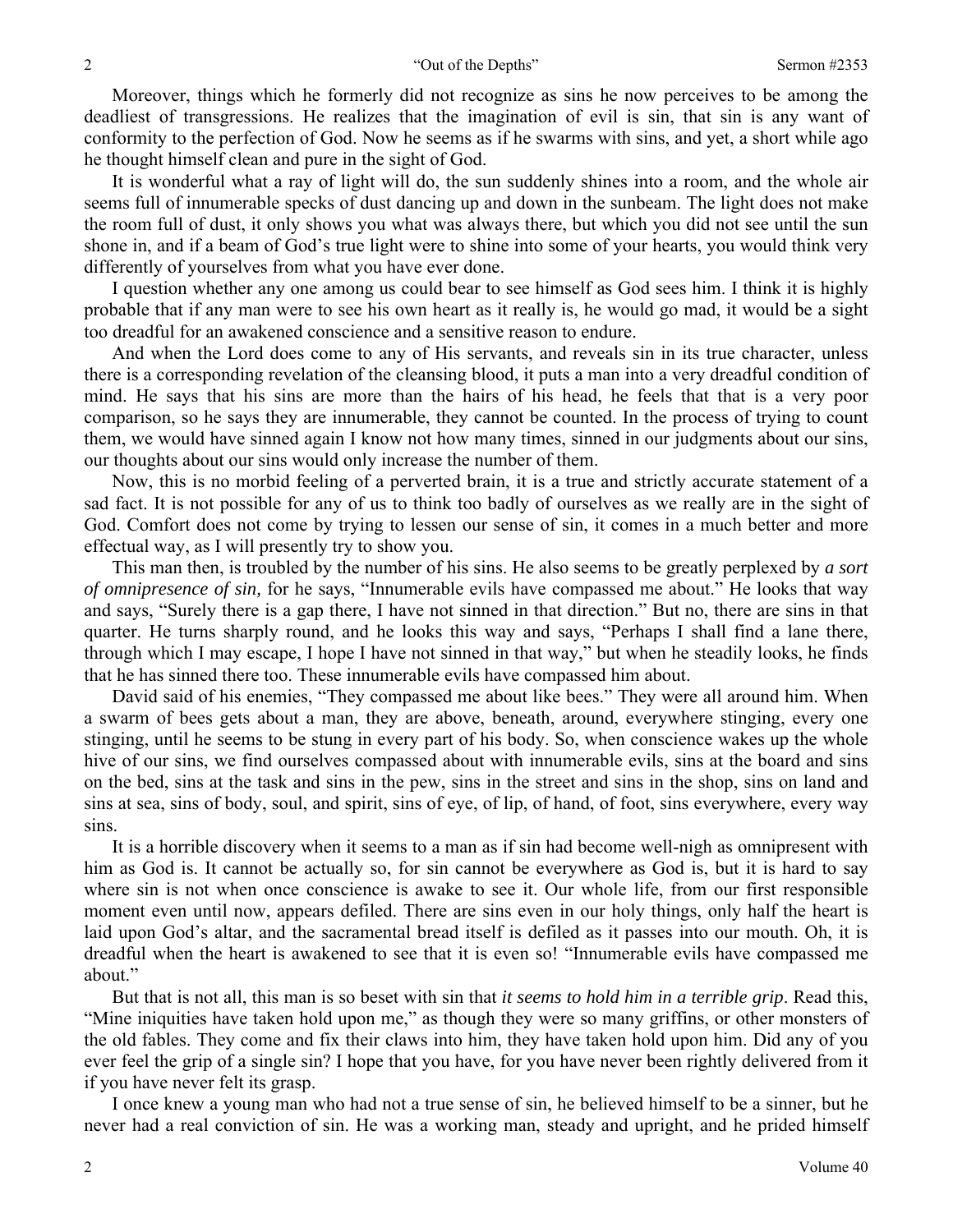upon his sobriety and industry. One day, in some little frolic, he upset an oil can, and when his employer came in and asked, "Who did that?" he said that he did not. No one ever found out who upset that oil can, but he knew that he did it. Knocking over that can was not, in itself, an act of criminality, but he felt mean and despicable because he had told a lie, and that lie just fixed itself upon his heart, clawed at it and tore away at it so that he could not get away from its cruel clutches.

He came to the house of prayer on the Lord's-day to try to get rid of this iniquity that had taken hold upon him, but it kept its hold month after month, hissing in his ear, "You have been a liar." Nobody knew of it but himself, yet that one sin was quite enough to take hold upon him, and to fix him with an awful grip.

It was in this house of God that he was delivered from that sin through the precious blood of Christ, and I said within myself, when I heard the whole story, "Well, I am glad that sin took hold of that young man, for there were many sins beside which he afterwards thought of and acknowledged with tears before his God, but they had all passed by unnoticed, they had never laid hold on him as that one lie had.

Let me tell you, friend, if you have a number of sins which have once taken hold on you, you will be something like a stag when the whole pack of hounds has seized him, and his neck and his flanks and every bone in him seem to feel the hounds' teeth gnawing at them. I speak what I know, I have felt these dogs upon me, and I have had to cry to God for deliverance, and peradventure I am speaking to some soul that is in that condition tonight. It is no child's play when this is the case. Here we have to deal with stern facts, and it is only God, by some great act of grace, who can set free a poor soul that is once beset in this way.

Thus, you see, he realizes the countless number of his sins, he recognizes the almost omnipresence of his sins, and he feels the terrible grip of his sins tearing at his conscience, judging him, condemning him, breathing curses into him. Oh, if you know this experience, you can follow me when I take you a little further along this dark, dreary road!

**II.** Here is secondly, A SOUL BEWILDERED, "Mine iniquities have taken hold upon me, so that I am not able to look up."

Do you hear that, "not able to look up"? That is the only hope that a man has when he is under a sense of sin, his one way of escape is by looking up, but the psalmist says, "I am not able to look up."

Does it not mean, first, that *he did not dare to look his sins in the face?* He felt so guilty, so selfcondemned, that as the judge, when he pronounces the death sentence, covers his head by putting on the black cap, so this culprit felt that he must hide his own face. He wants to have a handkerchief tied over his eyes, for he is shocked at the sight that meets his gaze. He dares not look up, that is, he cannot face his sin.

It means also, that *he is unable to excuse himself*. He used to be as big a braggart as anybody, at one time he could talk as glibly as anyone about there being no God, and no hell, but that kind of speech is all gone out of him now. The Lord can soon knock such folly as that out of a man. Just one prick of the conscience, and the boaster is brought to his knees, and he does not try to look up for a single moment to justify or excuse himself. All he can do is to hang his head and murmur, "Guilty, guilty, guilty." He knows then the meaning of Dr. Watts' lines—

> *"Should sudden vengeance seize my breath, I must confess Thee just in death; And if my soul were sent to hell Thy righteous law approves it well."*

Now, I may talk to you thus, and you may not feel the force of what I am saying, but if God deals with you, it will be a different matter. You will then be brought into such a state of bewilderment that you will not be able to face your sin, or excuse yourself, or even dare to think of it, the mere thought of it will be too horrible for you.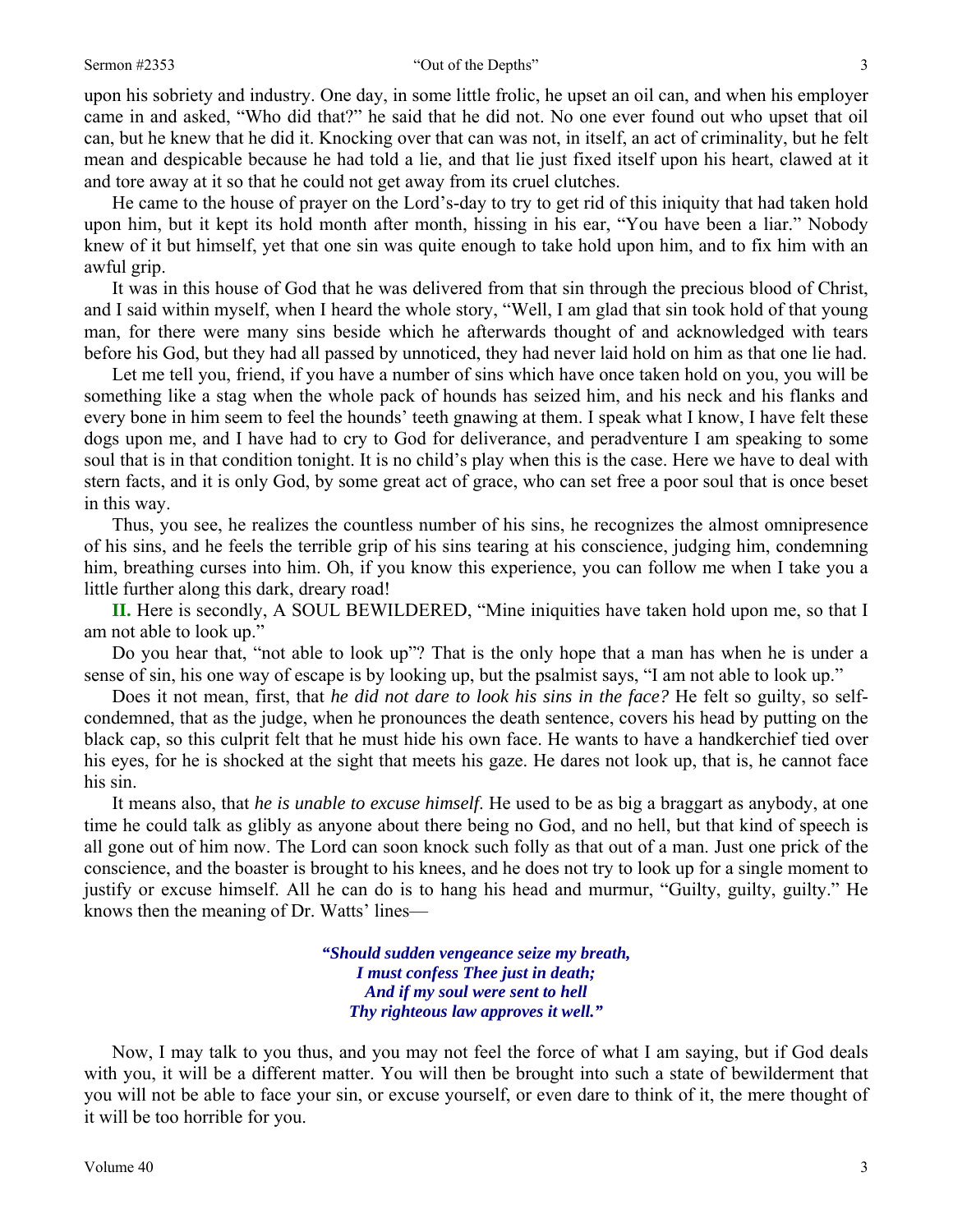A man in this state of bewilderment *dares not look up to read God's promises*. I come to him and I say, "Friend, do you not know that there is a Bible full of promises for such as you are? 'This is a faithful saying, and worthy of all acceptation, that Christ Jesus came into the world to save sinners, of whom I am chief."" I put my hand on his shoulder and I say, "Now, look at that promise." He cannot look up. We read, in the  $107<sup>th</sup>$  psalm, of some who were so ill, that when the most dainty food was brought to them, they shook their heads, for they could not touch it, "Their soul abhorreth all manner of meat; and they draw near unto the gates of death."

Well, that is the condition of this man. "But," you say, "my dear fellow, look at this passage, 'All manner of sin and blasphemy shall be forgiven unto men.' 'Whoso confesseth and forsaketh his sins shall have mercy.'" "Ah!" says he, "it is too late for me, it does not apply to me." Now, this is all a mistake, you know, the Lord is willing to receive you, my dear hearer, however horrible your offenses may have been.

If you are up to your neck in blasphemy and iniquity, Christ can make you clean in a moment. He has such sovereign power that with a word, He can forgive you, ay, and with a word, He can change your nature, and make a saint out of a sinner, an angel out of a very human devil, such power does Christ possess to save the vilest of the vile. So we say to the poor man, "Dear friend, look up! Look up at God's promises."

Perhaps we try what effect *the testimony of others* will have upon him. We stand in front of him and we say, "Do look at us for a moment." There was a dear brother who prayed at the prayer meeting before the service—no doubt he is here somewhere—"Lord, save the big sinners, for," said he, "Lord, since you have saved me, I believe that you can save anybody." Now, that was good pleading, and I can say the same.

There are many here who would say to you, "We looked unto Christ and were lightened. We came with all our sin heavy upon us and we did but look to Jesus, and we found peace, and rest, and new hearts, and changed lives. What He has done for us, He can do for you, for He has shown forth in some of us, as he did in Paul, all longsuffering for a pattern to all others who will believe in Him unto life everlasting."

Still, the man cannot look up. His sins have so bewildered him, his sense of guilt has so muddled his poor thoughts that he dares not look up, and yet he ought to do so. If I were suffering from a certain disease and a number of persons came to me and said, "We were afflicted exactly as you now are, but we went to Dr. So-and-so, and he cured us almost at once," I think that I would go to that doctor, and I would try the medicine that had healed others.

Oh, I wish that some of you would try my Savior! You young people, would God that you would try Him in your youth! You older ones, I pray that you may be led to Jesus now, though your sin rises like a mountain, for He is able to forgive and to save unto the uttermost all that come unto God by Him.

But this poor soul cannot yet look up, so we put our hand upon him again and we say, "But dear heart, if you will not look to the promises in the Bible, and you will not look to us who are specimens of what divine grace can do, yet do *look to Jesus on the cross*. Have you ever heard the story of how He lived and how He died? Do you not know the meaning of those blessed wounds of His? He was the Son of God, and He suffered all this for sinful men. He was pure, and holy, and innocent, yet He died, 'the just for the unjust, to bring us to God.' Must there not be great merit in the sacrifice of Jesus Christ? Look up. Look to Him. Look up to Jesus on the cross."

> *"There is life for a look at the Crucified One; There is life at this moment for thee; Then look, sinner—look unto Him, and be saved— Unto Him who was nail'd to the tree."*

But it is no use for us to talk to him, his sins have taken hold upon him so that he cannot look up.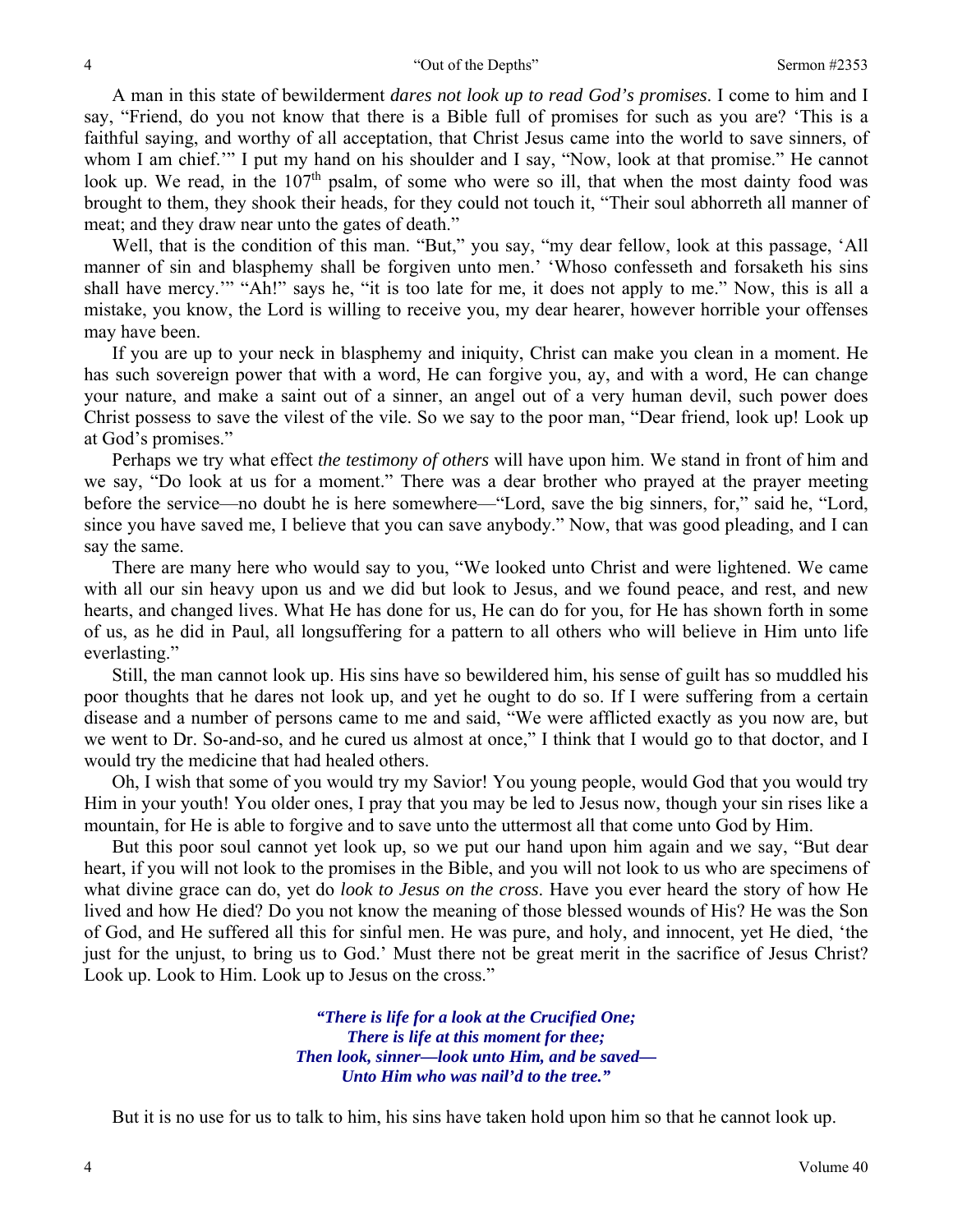#### Sermon #2353 "Out of the Depths" 5

So we try again, and we bid him *look up to Jesus on the throne*. We say, "Do you not know that Jesus has risen from the dead? He has gone up into heaven, and He is at the right hand of God, making intercession for the transgressors. The business of Christ in heaven is to plead for sinners. Oh, how I wish that you would look up to Him! Do!" Thus we plead, but our pleading is not sufficient. Spirit of God, break these poor creatures away from their infatuation, and help them now just to look up to the living Savior who is seated at the right hand of God, pleading for the guilty, for such as they are!

Dear hearers, look to Jesus, only trust Him, a look will do it. Look, look now. In God's name, I command you to look! In the name of Jesus Christ of Nazareth, I do not merely advise, but speaking by His authority, I bid you look and live! May He set His seal to that command, as He did when Ezekiel bade the dry bones live, and they did live! But yet I know that, apart from the Eternal Spirit, the poor soul will not look up, though looking up is the only way to safety.

**III.** Follow me for just a few minutes more while I notice, in the third place, that here is A SOUL FAINTING, "Mine iniquities have taken hold upon me, so that I am not able to look up; they are more than the hairs of my head: therefore my heart faileth me."

Why, that is the man who used to come in here as big as anybody, and now he cries, "My heart faileth me." You used to sing above all the rest, did you not? And you despised those poor weeping ones, but now your lament is, "My heart faileth me." When a man's heart faileth him, it is as when the standard bearer of an army fainteth, everything gets in disarray.

"My heart faileth me." You have come to a fainting condition, and when the heart fails, *death is approaching*. You feel as if you must die, you are so utterly faint. You dare not hope, energy, you have none, what can you do? "To will," you say, "is present with me, but how to perform that which is good I find not." You are the man who used to think that you could believe whenever you liked, and jump into sovereign grace whenever you pleased, you do not find it so easy now, do you?

"My heart faileth me." This is the language of one in whom *fear is working*. Why, there is poor Mercy! Poor Mercy! You, as a young girl said, "I will not come to Jesus yet, I can come to Him whenever I like," and now you are fainting outside the gate because the big dog barks at you, and your heart fails you.

Oh, lie not there to die, dear swooning one! Jesus Christ will come to you in all your faintness. Is it not written, "When we were yet without strength, in due time Christ died for the ungodly"? "When we were yet without strength." Now you see what there is in yourself, do you not? Nothing at all. Your very heart fails you, and if sovereign grace does not interpose, you are lost, you know you are.

"Yes," you say, "that is quite true, *I am lost*." I am so glad that you confess this, for your confession proves that you are the one whom God has chosen unto eternal life from before the foundation of the world. You are the sort for whom Jesus died when He poured out His heart's blood. You are already called by His grace to come to Him, for He said, "Come unto me, all ye that labour and are heavy laden, and I will give you rest." You are the very characters whom He describes as being the objects of His love.

Come to Him, just as you are, and cast yourselves upon Him. Fainting heart, do not wait till you are revived, but faint on the bosom of Jesus! Failing heart, do not wait till you grow strong again, but come and confess your failure, your spiritual bankruptcy at Christ's feet! Remember, there are none who are declared to be clear of all obligations but those who are bankrupts before the Lord, even as Joseph Hart sings—

> *"'Tis perfect poverty alone That sets the soul at large; While we can call one mite our own, We have no full discharge."*

"But I have no good feelings," says one. I am glad of it, come to Christ for them. "But I cannot repent as I would, or believe as I would." Then listen to Hart again—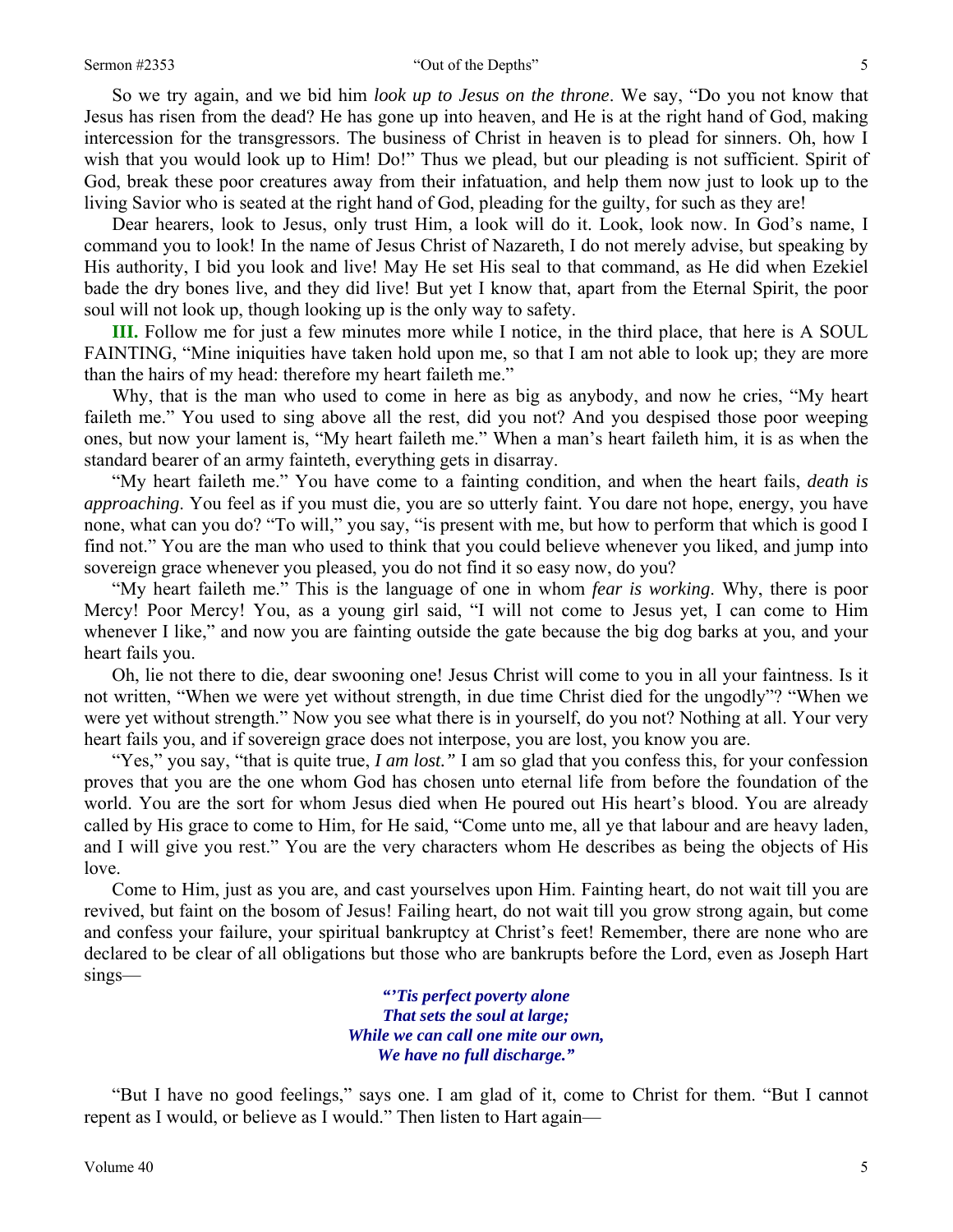*"True belief and true repentance, Every grace that brings you nigh, Without money, Come to Jesus Christ and buy."* 

He wants nothing of you but that you will agree to let Him be everything to you. "Free grace and dying love"—I delight to ring those charming bells, oh, that every ear would welcome their blessed music! Poor fainting heart, do you specially hear the gladsome tidings of free grace and dying love, and catch at the message, and rejoice in Christ tonight! The Lord grant that it may be so!

**IV.** I finish, as the time has nearly gone, by introducing this man to you once more. We have had a soul beset, a soul bewildered, and a soul fainting, but here is A SOUL PLEADING, "Mine iniquities have taken hold upon me, so that I am not able to look up...my heart faileth me. Be pleased, O Lord, to deliver me: O Lord, make haste to help me."

"Oh!" says one, "I would plead with God, but I do not know how to go to Him." Do you not? Did you ever teach your girl how to come to you when she wanted anything? She comes and she says, "Father, I want so-and-so." You do not send her to school do you, and pay so much a week to teach her that art? No, she knows it naturally. If there is anything to be got out of a father, trust a boy or a girl for knowing how to do it.

You smile, let that smile go a little deeper. Smile again if you like, that it may go right down deep. It is in this way that you should deal with God, just as your children, being evil, know how to ask good gifts of their father, so you should know how to ask good gifts of your Father who is in heaven, and the more childlike you can be in your praying, the better.

If your boy were to come in tomorrow morning, and take out a prayer book and proceed to read the collect for the day in the same kind of tone that you can hear it read in certain churches, and then say in the same tone, "Father, I know that you are generous and noble hearted, be pleased to give me the valuable present of five shillings," you would cry out, "Boy, hold your tongue, I cannot stand such nonsense."

But if he says, respectfully but earnestly, "Father, I shall be very grateful if you will give me five shillings, for there is such and such a thing that I want to buy," you say at once, "Yes, my boy, certainly, here is the money," that is to say, if you have it and consider it wise.

I do not think that God is to be approached in a dignified, stupid way, with intoned prayers, and what Africans call "palaver." Come to God in the simplest way possible and tell Him all that is in your heart, pour out your desires before Him, expecting that He will hear you and answer you, and go your way rejoicing that you have such a God to go to.

The easiest thing in the world to a child of God should be to talk to his Father. He should not feel as if he had to put his best coat on in order to approach the Lord. Let him stand out in the yard in his shirtsleeves and pray. Why not? Wherever you are, if you should wake up in the middle of the night, begin to pray. You would not think of going to see a person in your shirtsleeves, but your boy may come to you like that whenever he pleases.

A person said to me, some time ago, "Would you mind telling me what to say when I pray? "I answered, "Say what you feel. Ask God for what you desire." "But," she said, "I am such a poor ignorant woman that I would like you to tell me the words to say." Then I thought of the passage in Hosea, "Take with you words, and turn to the Lord: say unto Him, Take away all iniquity, and receive us graciously." Thus, the very words were put into the suppliants' mouths, and in our text, David does, as it were, make a prayer that is suitable for many of you. May the Lord put it into your mouths and hearts!

I will only briefly call attention to the drift of the prayer, and first, it is *a prayer distinctly to God*. This poor bewildered heart does not look to itself, or to a priest, or to a sacrament, but it turns to God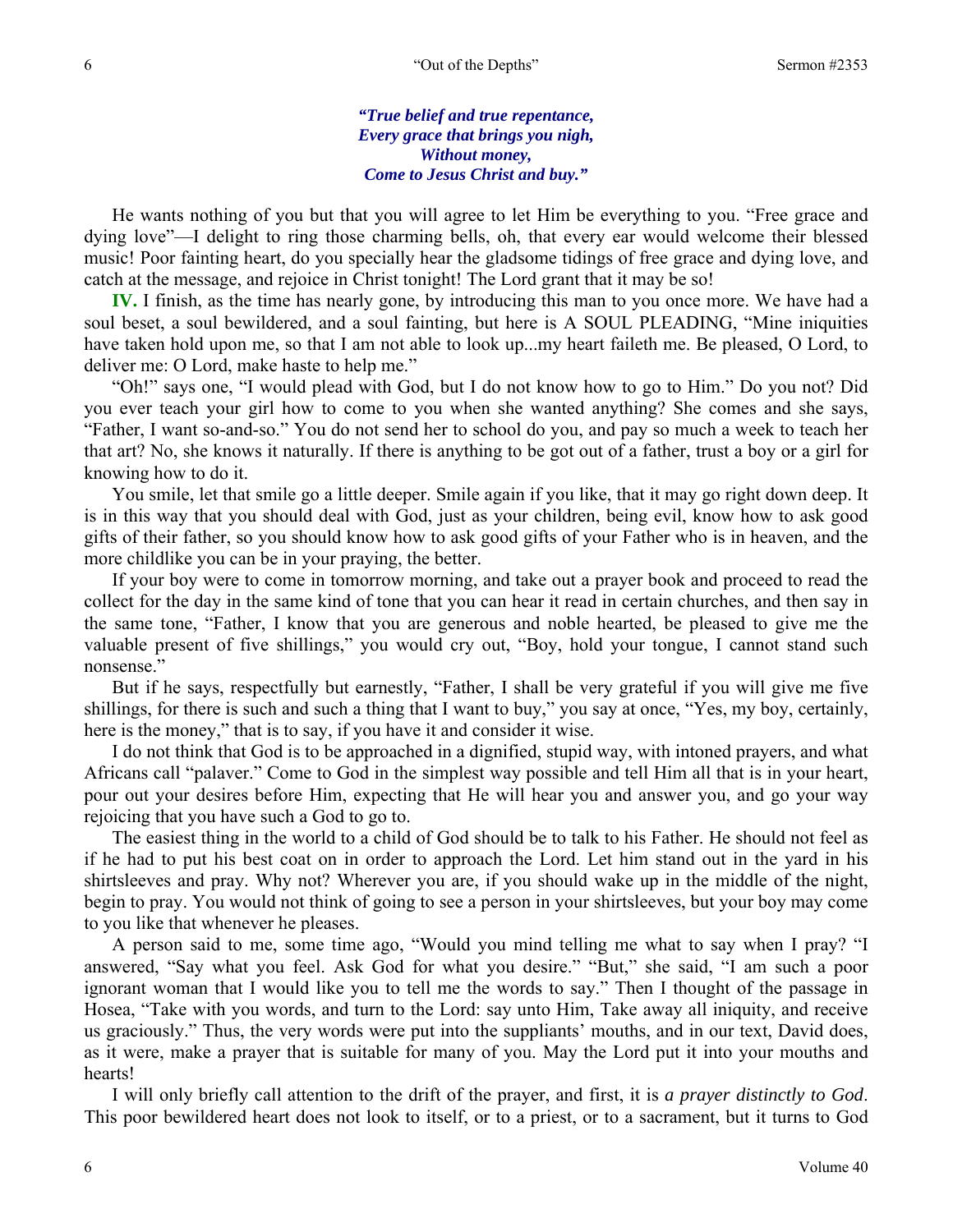and to God alone, and says, "Be pleased, O JEHOVAH, to deliver me: O JEHOVAH, make haste to help me." Your only hope is in your God, salvation must come from God alone.

You know how I pictured this matter some little time ago, about the baby picked up in the street. There is somebody who is going to tell us what that baby wants. He wants some milk, and he wants to be washed, and he wants some clothes, he wants nursing, he wants soothing to sleep, he wants—well, we can go on for a week, and hardly tell all that he wants, but I will put in one word what the baby wants, and that is, his *mother*.

And you, poor soul, you want—you want—you want—you want so many, many things that I will not stay to mention them, I will put them into one word, you want your *God*. Nobody but He who made you can ever new-make you, therefore, as you need remaking, re-creating, you need your God.

Oh, poor prodigal, I know you want a new pair of boots, and a new pair of trousers, and a good dinner, and a great many other things, but most of all you want to go home to your Father, and if you go home to your Father, then you will get all the other things that you need. Cry unto God then, you who have never prayed before. May the Lord, the Holy Spirit, make you cry to your God in Christ Jesus!

And then, do you notice the style of the prayer in our text? "Be pleased, O JEHOVAH, to deliver me." It is *an appeal to the good pleasure of God*. There is no arguing of merit, there is no plea but that of God's good pleasure. He will have mercy on whom He will have mercy; and He will have compassion on whom He will have compassion. Divine sovereignty is not to be denied.

No man has any right to God's grace, if it be given to anyone, it is given by the free favor of God, as He pleases, and to whom He pleases. Shall He not do as He wills with His own? But do you, as a suppliant, take this lowly ground, "Be pleased, O JEHOVAH, to deliver me, for Your mercy's sake, for Your goodness' sake! Universal Ruler as You are, and able to save whom You will, for the rights of life and death are in the hands of the King of kings, be pleased, O Lord, to deliver me!" That is the way to plead with God.

And then you may, if you like, use that last sentence, "Make haste, O JEHOVAH, to deliver me!" You may *plead urgency,* you may say, "Lord, if You do not help me soon, I shall die. I am driven to such distress by my sin, that if You do not hear me soon, it will be too late. Innumerable evils have compassed me about, so that I am not able to look up. I am driven to such dire distress that my case is urgent, O Lord, help me now!"

Oh, how I wish that such a prayer as that might go up from many and many a heart in this audience! You are not truly awakened to a sense of your lost condition if you want to be saved tomorrow. If you are really convinced of sin, your prayer will be, "Make haste, O Lord, to deliver me." I pray that you may be brought to that point tonight, so that you may not dare to go to bed till you have found your God, or if you must go to bed, may not be able to sleep till you have found your Savior, and put your trust in Him.

Dear friends, may God save every one of you! Oh, how I would pour out my very soul in pleading with you if I thought that longer talk would lead you to Christ! But words are only air and wind. Eternal Spirit, Master of all hearts, come and deal with men, and lead them to Jesus now! And unto the Triune JEHOVAH shall be the glory for ever and ever! Amen.

### **EXPOSITION BY C. H. SPURGEON**

#### *PSALM 40*

#### *To the chief Musician, A Psalm of David.*

If I were to read this psalm all through as referring to Christ, and to Christ only, I should be correct in so doing, but still, there is such a unity between Christ and those who compose His mystical body, that what is true of the Head is true of the members. What is true of the Vine, is true of the branches. What is true of Christ, is true of those who are in Him. Therefore, this psalm relates to David as well as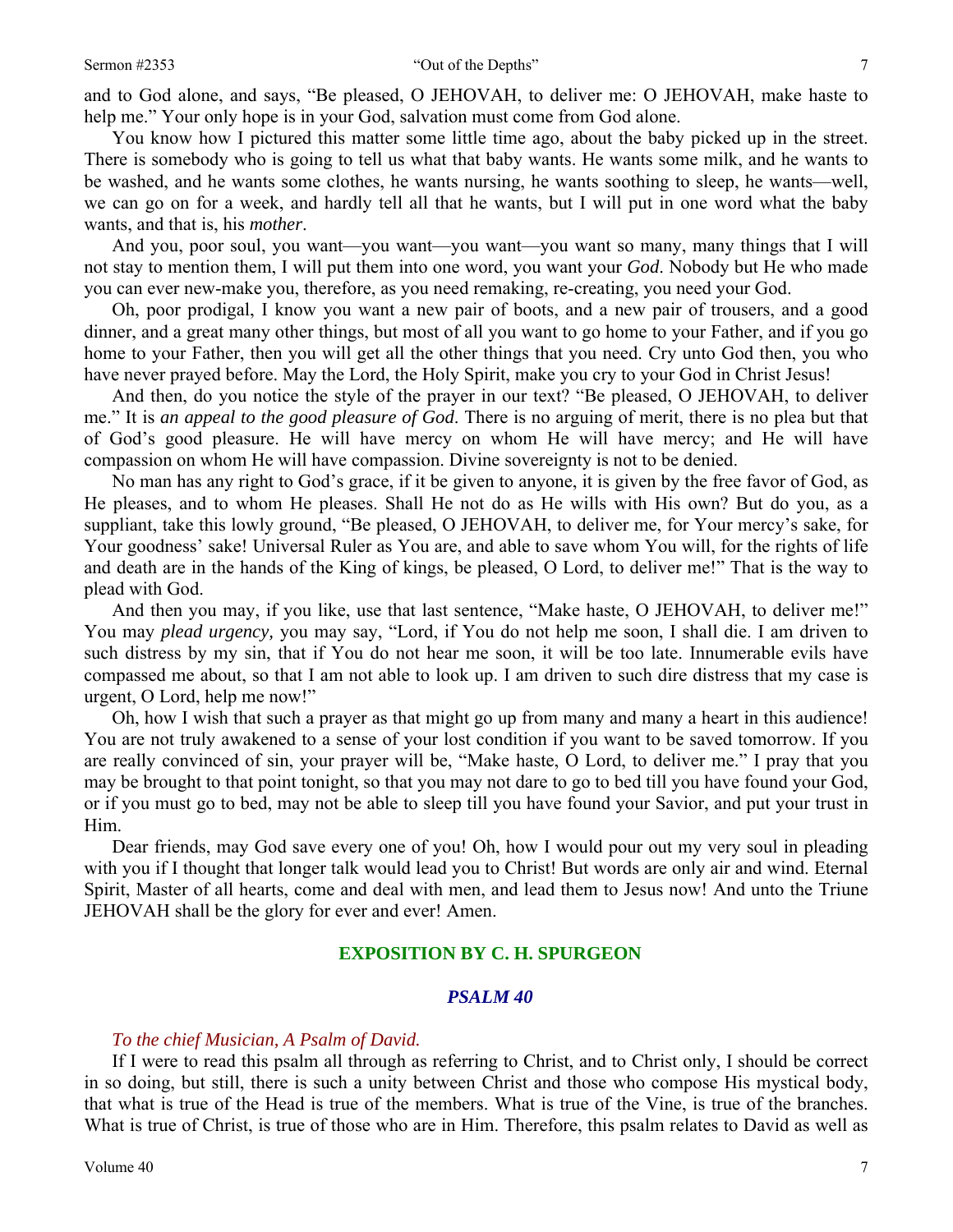to "great David's greater Son," and it also concerns every one who is of the royal seed, every true believer in the Lord Jesus Christ. Thus the psalm begins—

**Verse 1.** *I waited patiently for the LORD; and he inclined unto me, and heard my cry.* 

"I waited." "Do not beggars wait long at a fellow creature's door for some pitiful alms, and should not I be content to linger at Mercy's gate for such great boons as I am craving?

"I waited patiently." Well may we tarry in patience till JEHOVAH's time to help, since we know that "Like as a father pitieth his children, so the LORD pitieth them that fear him," and if He be full of pity, we can well afford to be patient.

"I waited patiently for JEHOVAH." Those who have been most mighty in prayer have sometimes had to wait for the answers to their supplications. Do not expect the Lord to hear you today or tomorrow. He may hear you before you speak, according to His promise, "Before they call, I will answer," but He may, for the trial of your faith, make you wait. Are you able to wait? Then you are certain to receive a great blessing.

"I waited patiently for the Lord, and he inclined unto me," bowed down out of heaven, inclined unto me, stooped to me, thought well of me, and of my prayer also, "and heard my cry."

**2.** *He brought me up also out of an horrible pit, out of the miry clay, and set my feet upon a rock, and established my goings*.

This is a wonderful song, full of rapturous joy. You know how Orientals were accustomed to cast their prisoners into pits, and these pits were often horribly deep, and dark, and damp, and the mud at the bottom would be such that a man would sink in it. David sings of the Lord, "He brought me up also out of an horrible pit, out of the miry clay."

What a wonderful bringing up was this, and as God never does anything by halves, He did not let His servant slip back again, for David added, "and set my feet upon a rock." "He set my feet." When God sets a man's feet, those feet are well set, there is no sliding, no slipping then. The Lord set David's feet upon a rock, and more than that, established his goings, made them firm, so that when he stirred he did not stumble.

**3.** *And he hath put a new song in my mouth, even praise unto our God:* 

Sing then, believer! Thou didst groan often enough in the pit, sing now that you are on the rock. You were desolate enough in the dungeon, sound aloud your grateful thanksgivings now that your goings are established.

**3.** *Many shall see it, and fear, and shall trust in the LORD*.

There you have a picture of a sinner's conversion and its effects. The man sees the Lord's goodness to the child of God in distress. He fears, that is, he stands in awe of the great God, and then he also believes, he trusts in the Lord. One saint makes many, one child of God brought up out of the horrible pit leads to the bringing up of a great many others in the same way.

**4.** *Blessed is that man that maketh the LORD his trust, and respecteth not the proud, nor such as turn aside to lies.* 

If you trust in God, you will have no reverence for the proud, nor for those who turn aside from God's Word, and teach falsehood. If you really fear God, you will have no fear of men.

**5.** *Many, O LORD my God, are thy wonderful works which thou hast done, and thy thoughts which are to us-ward: they cannot be reckoned up in order unto thee: if I would declare and speak of them, they are more than can be numbered.* 

The child of God, reviewing the Lord's great goodness, feels that he can never count the mercies of God to Him, and as to telling them out, that can never be. It will be perhaps, a part of our eternal employment to tell angels, and principalities, and powers in the heavenly places the story of the lovingkindness of the Lord which we have experienced here below. If we had no troubles, we should have nothing to tell, but now that we are led in a strange way, and into very difficult places, we can write another page in our diary, which will be worth reading in those days when fictions shall all have been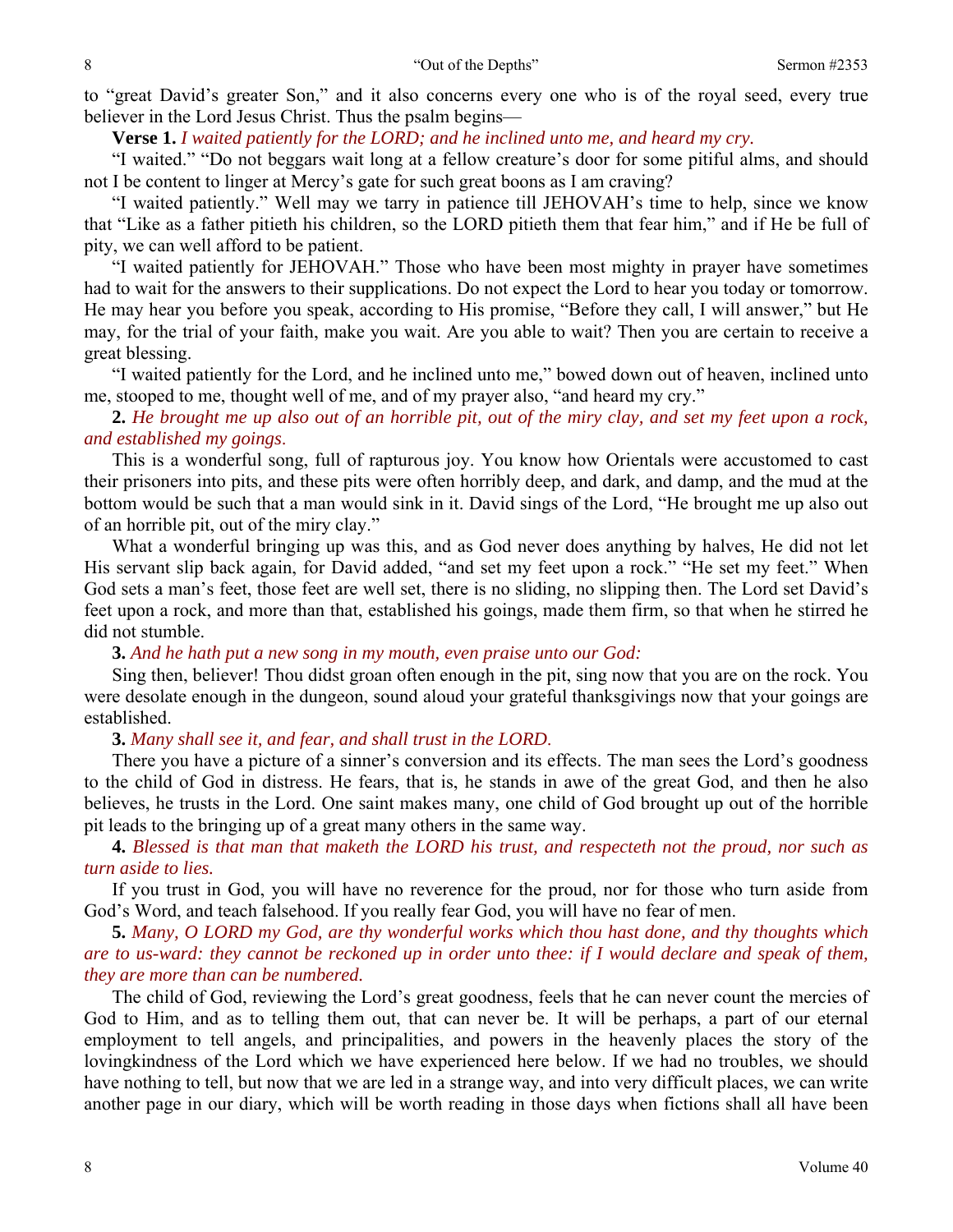consumed in the fire, but the great facts in the lives of the Lord's people shall make God to be admired in His saints forever and ever.

**6-8.** *Sacrifice and offering thou didst not desire; mine ears hast thou opened: burnt offering and sin offering hast thou not required. Then said I, Lo, I come: in the volume of the book it is written of me, I delight to do thy will, O my God: yea, thy law is within my heart.* 

Spoke I not truly when I said that the Christ of God is here? To whom is this passage one hundredth part so applicable as to the Lord Jesus Himself? Does not Paul dwell upon this passage as teaching the putting aside of the old covenant law, and the bringing in of something better, even the obedience of Christ, our Savior?

However, this evening I wish to read the Scripture in reference to the saints, the Lord's own people. I trust that many of us, seeing that God does not delight in ritualistic performances, and in the externals of religion, so much as He does in the obedience of the heart, can come to Him and declare with David, "I delight to do thy will, O my God."

Beloved friends, you are not what you ought to be, you are not what you want to be, you are not what you shall be, but tell me, are you ever happier than when you are consciously doing the will of God? Do you not find misery in sin and delight in holiness? If you can say that it is so with you, then you are bound for the kingdom, you are on the way to complete victory over sin. Be of good cheer, He who has wrought in you this selfsame thing, to delight to do the will of God, will grant you grace to do it. He will bruise Satan under your feet shortly, and your inbred corruptions shall yet be uprooted by the Spirit of His grace.

**9.** *I have preached righteousness in the great congregation: lo, I have not refrained my lips, O LORD, thou knowest.* 

This is what Jesus can say. He was the Prince of open-air preachers, the Great Itinerant, the President of the College of all preachers of the Gospel, and I trust that many of us here can also say that, according to our ability and opportunity, we have tried to tell of Christ to those round about us.

**10.** *I have not hid thy righteousness within my heart; I have declared thy faithfulness and thy salvation: I have not concealed thy lovingkindness and thy truth from the great congregation.* 

If any of you have done so, if there has been a sinful reticence about the things of God, if called to preach, you yet have not preached the full Gospel of God's grace, the Lord forgive you and bring you out into a clear manifestation of what He has written within your hearts! We cannot tell what we do not know, and we ought not to try to do so, but what is graven in our hearts by the Holy Spirit, we are bound to tell to others.

This gas was lighted that it might shine, and you received the divine fire that you might shine to the glory of God. It may be that, in some dark hour, it shall afford you at least a little comfort to be able to say, "I have preached righteousness in the great congregation: lo, I have not refrained my lips, O Lord, thou knowest. I have not hid thy righteousness within my heart; I have declared thy faithfulness and thy salvation." You may be able to use it as an argument in prayer, as the psalmist does, "I have not concealed thy lovingkindness and thy truth from the great congregation, therefore"—

#### **11.** *Withhold not thou thy tender mercies from me, O LORD: let thy lovingkindness and thy truth continually preserve me.*

Depend upon it, God will take care of us if we take care of His truth. If we, from cowardly reasons, keep back any part of the Gospel, God may leave us to defend ourselves, but if we conceal nothing that He has revealed to us, if we are faithful to the truth committed to our charge, that truth will itself preserve us, and we shall know more and more of the lovingkindness of the Lord.

But what a sad verse is the next one, if it describes the experience of any of you who have known the Lord!

**12.** *For innumerable evils have compassed me about: mine iniquities have taken hold upon me, so that I am not able to look up; they are more than the hairs of mine head: therefore my heart faileth me.*